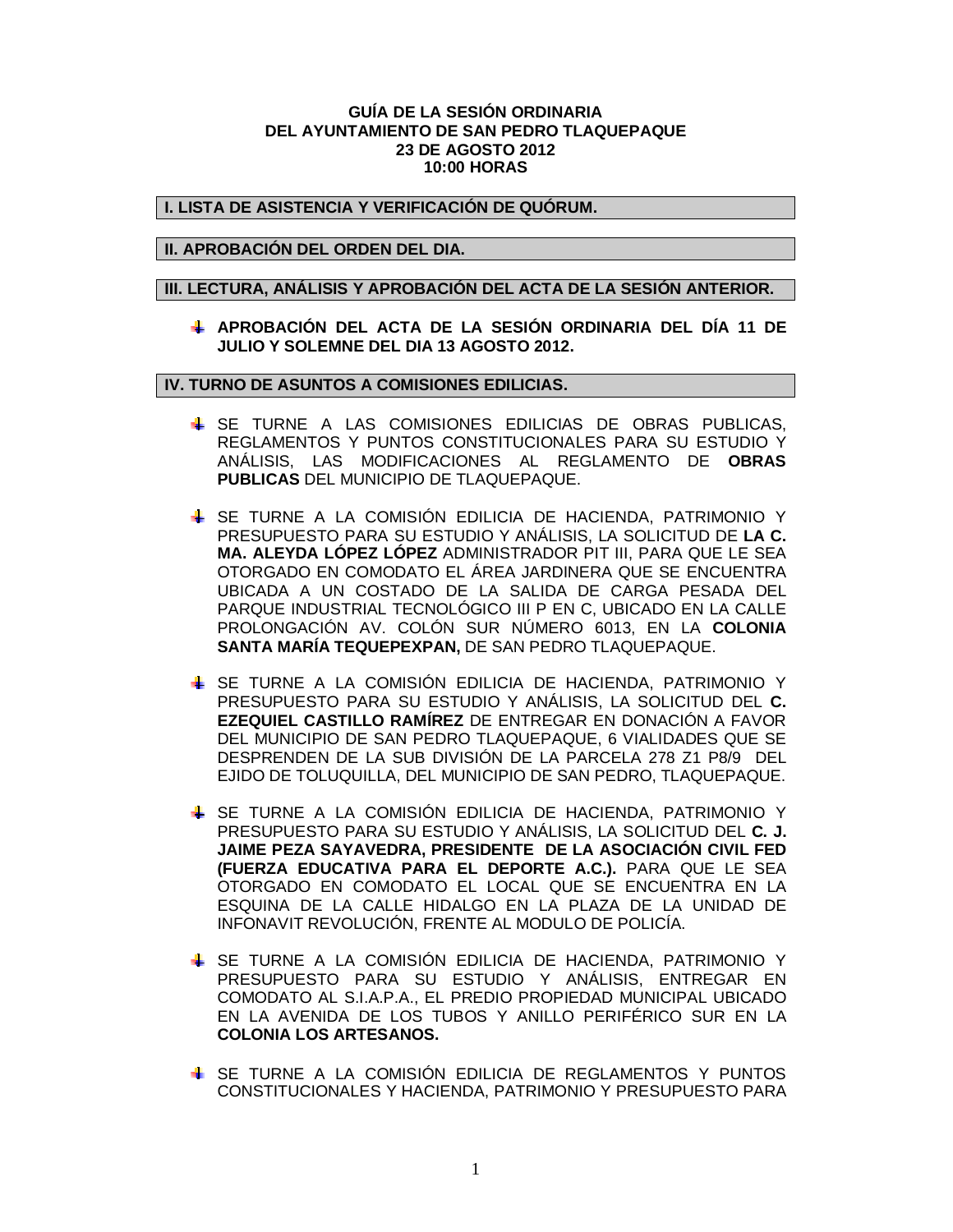SU ESTUDIO Y ANÁLISIS, LAS MODIFICACIONES AL **REGLAMENTO INTERIOR DEL ÓRGANO DE CONTROL INTERNO.**

- SE TURNE A LA COMISIÓN EDILICIA DE HACIENDA, PATRIMONIO Y PRESUPUESTO PARA SU ESTUDIO Y ANÁLISIS, LAS **ADECUACIONES AL PRESUPUESTO DE EGRESOS 2012.**
- **PRIMERO.-** SE TURNE A LA COMISIÓN EDILICIA DE HACIENDA, PATRIMONIO Y PRESUPUESTO PARA SU ESTUDIO Y ANÁLISIS**,** LA ADJUDICACIÓN DIRECTA A LA EMPRESA DENOMINADA GEOMAPA S.A. DE C.V. A EFECTO DE QUE LLEVE A CABO LA **CAPTURA DEL REPORTE DE CAMPO Y LA INTEGRACIÓN DE LA BASE DE DATOS**, HASTA POR UN MONTO DE \$2'755,000.00 (DOS MILLONES SETECIENTOS CINCUENTA Y CINCO MIL PESOS 00/100 M.N.), PARA QUE SEA POSIBLE LA REALIZACIÓN DE LA MODERNIZACIÓN CATASTRAL, APROBADA EN ACUERDO DE AYUNTAMIENTO DE FECHA 13 DE ABRIL DE 2011. **SEGUNDO.-** SE FACULTE AL PRESIDENTE MUNICIPAL, SINDICO MUNICIPAL, SECRETARIO DEL AYUNTAMIENTO Y ENCARGADO DE LA HACIENDA MUNICIPAL PARA LA FIRMA DE LOS CONTRATOS RESPECTIVOS. **TERCERO.-** SE FACULTE AL ENCARGADO DE LA HACIENDA MUNICIPAL A EROGAR LA CANTIDAD DE \$2'755,000.00 (DOS MILLONES SETECIENTOS CINCUENTA Y CINCO MIL PESOS 00/100 M.N.).
- **PRIMERO.-** SE TURNE A LA COMISIÓN EDILICIA DE HACIENDA, PATRIMONIO Y PRESUPUESTO PARA SU ESTUDIO Y ANÁLISIS**,** LA ADJUDICACIÓN DIRECTA A LA EMPRESA DENOMINADA GEOSOLUCIONES S.A. DE C.V. A EFECTO DE QUE LLEVE A CABO **EL ANÁLISIS DEL PADRÓN TÉCNICO CATASTRAL PARA DETERMINAR LOS PREDIOS QUE REQUIEREN ACTUALIZACIÓN EN SU CARTOGRAFÍA Y VALUACIÓN**, HASTA POR UN MONTO DE \$1'113,600.00 (UN MILLÓN CIENTO TRECE MIL SEISCIENTOS PESOS 00/100 M.N.), PARA QUE SEA POSIBLE LA REALIZACIÓN DE LA MODERNIZACIÓN CATASTRAL, APROBADA EN ACUERDO DE AYUNTAMIENTO DE FECHA 13 ABRIL 2011. **SEGUNDO.-** SE FACULTE AL PRESIDENTE MUNICIPAL, SINDICO MUNICIPAL, SECRETARIO DEL AYUNTAMIENTO Y ENCARGADO DE LA HACIENDA MUNICIPAL PARA LA FIRMA DE LOS CONTRATOS RESPECTIVOS. **TERCERO.-** SE FACULTE AL ENCARGADO DE LA HACIENDA MUNICIPAL A EROGAR LA CANTIDAD DE \$1'113,600.00 (UN MILLÓN CIENTO TRECE MIL SEISCIENTOS PESOS 00/100 M.N.).
- **PRIMERO.-** SE TURNE A LA COMISIÓN EDILICIA DE HACIENDA, PATRIMONIO Y PRESUPUESTO PARA SU ESTUDIO Y ANÁLISIS**,** LA ADJUDICACIÓN DIRECTA A LA EMPRESA DENOMINADA GEOMAPA, S.A. DE C.V. A EFECTO DE QUE LLEVE A CABO **LA INVESTIGACIÓN TÉCNICA DE PREDIOS URBANOS EN CAMPO,** HASTA POR UN MONTO DE \$3'335,000.00 (TRES MILLONES TRESCIENTOS TREINTA Y CINCO MIL PESOS 00/100 M.N.), PARA QUE SEA POSIBLE LA REALIZACIÓN DE LA MODERNIZACIÓN CATASTRAL, APROBADA EN ACUERDO DE AYUNTAMIENTO DE FECHA 13 ABRIL 2011. **SEGUNDO.-** SE FACULTE AL PRESIDENTE MUNICIPAL, SINDICO MUNICIPAL, SECRETARIO DEL AYUNTAMIENTO Y ENCARGADO DE LA HACIENDA MUNICIPAL PARA LA FIRMA DE LOS CONTRATOS RESPECTIVOS. **TERCERO.-** SE FACULTE AL ENCARGADO DE LA HACIENDA MUNICIPAL A EROGAR LA CANTIDAD DE \$3'335,000.00 (TRES MILLONES TRESCIENTOS TREINTA Y CINCO MIL PESOS 00/100 M.N.).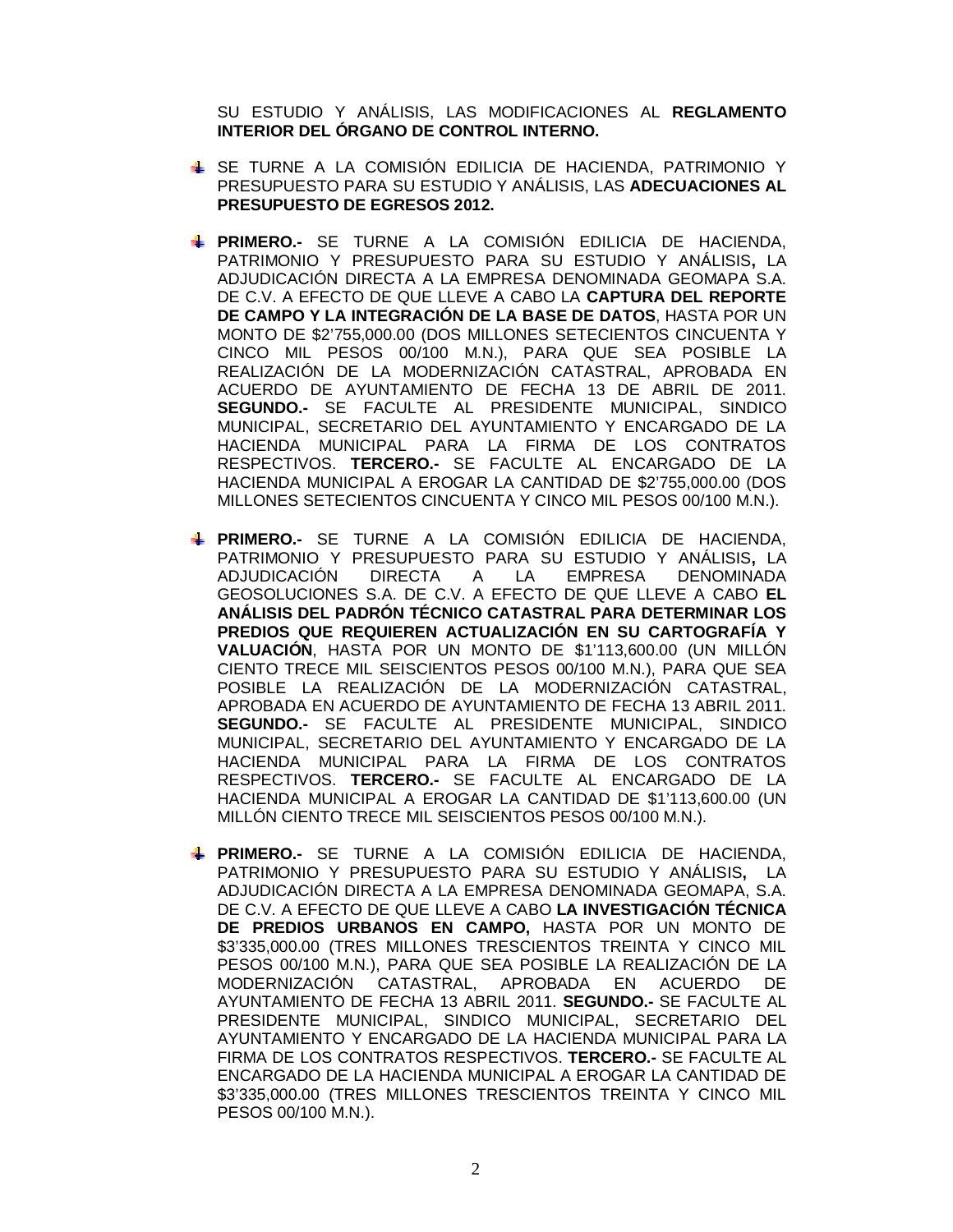- SE TURNE A LA COMISIÓN EDILICIA DE DEPORTES Y ATENCIÓN A LA JUVENTUD, REGLAMENTOS Y PUNTOS CONSTITUCIONALES Y PARA SU ESTUDIO Y ANÁLISIS, **LA CREACIÓN DEL CONSEJO MUNICIPAL DEL DEPORTE EN SAN PEDRO, TLAQUEPAQUE" Y SU REGLAMENTO.**
- SE TURNE A LA COMISIÓN EDILICIA DE HACIENDA, PATRIMONIO Y PRESUPUESTO PARA SU ESTUDIO Y ANÁLISIS, LA FIRMA DEL CONTRATO DE COMODATO, A FAVOR DEL CONSEJO DE ADMINISTRACIÓN DEL CONDOMINIO 11, MANZANA III DEL **FRACCIONAMIENTO MIRADOR DEL TESORO,** EL ÁREA DE DONACIÓN MUNICIPAL, UBICADA EN EL CRUCE DE LAS CALLES ISLA MEZCALA Y VISTA A LA CATEDRAL, CON UNA SUPERFICIE APROXIMADA DE 512.00 METROS CUADRADOS.

# **V. LECTURA, EN CASO DE DEBATE Y APROBACIÓN DE DICTÁMENES DE COMISIONES.**

- EXP. 100/2012 DICTAMEN EN SENTIDO PROCEDENTE QUE TIENE POR OBJETO: **PRIMERO.-** SE APRUEBA LA INICIATIVA DE **LEY DE INGRESOS DEL MUNICIPIO DE SAN PEDRO TLAQUEPAQUE, JALISCO PARA EL EJERCICIO FISCAL 2013,** EL CUAL SE ANEXA AL PRESENTE DICTAMEN, MISMA QUE SE TIENE POR REPRODUCIDA EN TODAS SUS PARTES COMO SI A LA LETRA SE INSERTARE EN ESTE PUNTO DE ACUERDO, PARA TODOS LOS EFECTOS LEGALES CORRESPONDIENTES. **SEGUNDO.-** SE AUTORIZA A LOS CIUDADANOS PRESIDENTE MUNICIPAL Y SECRETARIO GENERAL DEL AYUNTAMIENTO, PARA QUE PRESENTEN LA INICIATIVA DE DECRETO ANTE EL HONORABLE CONGRESO DEL ESTADO, PARA SU REVISIÓN Y, EN SU CASO, APROBACIÓN DE LA LEY DE INGRESOS DEL MUNICIPIO DE SAN PEDRO TLAQUEPAQUE, JALISCO PARA EL EJERCICIO FISCAL 2013.
- EXP. 101/2012 DICTAMEN EN SENTIDO PROCEDENTE QUE TIENE POR OBJETO: **PRIMERO.-** SE APRUEBAN LAS **TABLAS DE VALORES CATASTRALES PARA EL EJERCICIO FISCAL 2013** DEL MUNICIPIO DE SAN PEDRO TLAQUEPAQUE, JALISCO. **SEGUNDO.-** SE FACULTA A LA DIRECCIÓN DE CATASTRO MUNICIPAL, A LA DIRECCIÓN DE INGRESOS Y A LA HACIENDA MUNICIPAL PARA APLICAR LOS VALORES CATASTRALES CONTENIDOS EN LAS TABLAS APROBADAS.
- EXP. 103/2012 DICTAMEN EN SENTIDO PROCEDENTE QUE TIENE POR OBJETO: SE APRUEBA MODIFICAR EL ACUERDO DE AYUNTAMIENTO DE FECHA 23 DE OCTUBRE DEL AÑO 1980, MEDIANTE EL CUAL SE AUTORIZO DONAR A LA SECRETARIA DE EDUCACIÓN PÚBLICA 4805.15 M2. DE UN TOTAL DE 8,030.00 M2. DE LA FRACCIÓN ORIENTE DEL PREDIO UBICADO EN LAS CALLES DE SANTA ROSALÍA, MANUEL DOBLADO Y CALLE EN PROYECTO PARA CONSTRUIR CENTROS EDUCATIVOS *PARA QUEDAR DE LA SIGUIENTE MANERA:* **PRIMERO.-** SE APRUEBA ENTREGAR EN COMODATO POR UN TÉRMINO DE 33 AÑOS A FAVOR DEL GOBIERNO DEL ESTADO, A TRAVÉS DE LA SECRETARIA DE EDUCACIÓN JALISCO, UNA SUPERFICIE APROXIMADA DE 4,805.15 M2 CORRESPONDIENTES AL PREDIO UBICADO EN LA CALLE **SANTA ROSALÍA** ENTRE MANUEL ROBLEDO Y CALLE EN PROYECTO PARA QUE SE CONSTRUYA UN CENTRO EDUCATIVO. **SEGUNDO.-** SE FACULTA AL PRESIDENTE MUNICIPAL, SÍNDICO MUNICIPAL, SECRETARIO DEL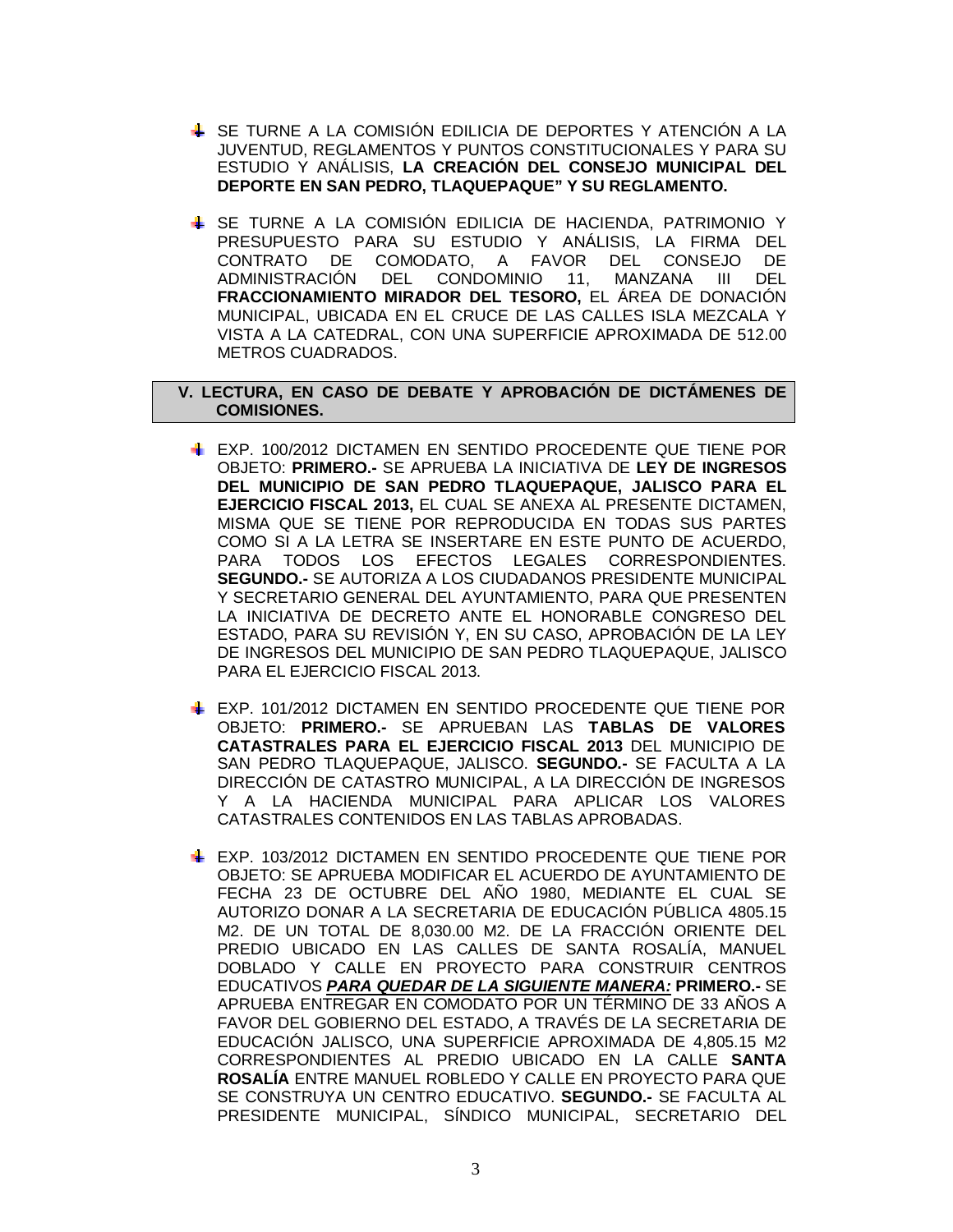AYUNTAMIENTO Y ENCARGADO DE LA HACIENDA MUNICIPAL A FORMALIZAR EL CONTRATO DE COMODATO RESPECTIVO.

- EXP. 173/2011 DICTAMEN EN SENTIDO PROCEDENTE QUE TIENE POR OBJETO: **ÚNICO.-** SE APRUEBA DEJAR SIN EFECTOS EL ACUERDO DE AYUNTAMIENTO TOMADO EN SESIÓN ORDINARIA DE FECHA **24 DE JUNIO DEL 2009,** MEDIANTE EL CUAL SE APROBÓ OTORGAR EN DONACIÓN A FAVOR DE LA SECRETARÍA DE SALUD UN PREDIO PROPIEDAD MUNICIPAL CON UNA SUPERFICIE DE 603.00 METROS CUADRADOS EN LA COLONIA **LOMAS DE TEPEYAC,** ENTRE LAS CALLES JUAN ALEGRÍA, AMAPOLA Y CALLE CENTRAL, PARA LA CONSTRUCCIÓN DE UN CENTRO DE SALUD, **EN VIRTUD DE DE QUE NO SE HA CUMPLIMENTADO EL ACUERDO REFERIDO.**
- EXP. 106/2012 DICTAMEN EN SENTIDO PROCEDENTE QUE TIENE POR OBJETO: **PRIMERO.-** SE APRUEBA DEJAR SIN EFECTOS EL SEGUNDO PUNTO DE ACUERDO TOMADO EN SESIÓN DE AYUNTAMIENTO, DE FECHA **15 DE OCTUBRE DEL 2009,** MEDIANTE EL CUAL SE APROBÓ OTORGAR EN COMODATO A LA ARQUIDIÓCESIS DE GUADALAJARA, POR UN PERIODO DE HASTA TREINTA Y TRES AÑOS, UN PREDIO DE PROPIEDAD MUNICIPAL CON UNA SUPERFICIE APROXIMADA DE 2,526.65 METROS CUADRADOS, MISMO QUE SE ENCUENTRA UBICADO SOBRE EL POTRERO LAS HUERTAS ENTRE LAS CALLES MIRASOL E INGENIERO MANUEL GONZÁLEZ, EN LA COLONIA **LOMAS DEL TAPATÍO, EN VIRTUD DE QUE EL PREDIO REFERIDO NO ES PROPIEDAD MUNICIPAL Y POR NO HABER SIDO FORMALIZADO EL CONTRATO RESPECTIVO. SEGUNDO.-** SE APRUEBA DAR DE BAJA DEL INVENTARIO MUNICIPAL EL PREDIO UBICADO SOBRE EL POTRERO LAS HUERTAS ENTRE LAS CALLES MIRASOL E INGENIERO MANUEL GONZÁLEZ, EN LA COLONIA **LOMAS DEL TAPATÍO,** INSTRUYÉNDOSE AL DIRECTOR DE PATRIMONIO MUNICIPAL PARA LLEVAR A CABO LA BAJA DEL INMUEBLE REFERIDO.
- EXP. 97/2012 DICTAMEN EN SENTIDO PROCEDENTE QUE TIENE POR OBJETO: **PRIMERO.-** SE APRUEBA LA FIRMA DEL CONTRATO DE PERMUTA A FAVOR DEL C. JESÚS ALEJANDRO PONCE MANZANO RESPECTO DE UNA FRACCIÓN DE APROXIMADAMENTE 1,200 METROS CUADRADOS DEL PREDIO PROPIEDAD MUNICIPAL UBICADO EN LAS CALLES **GUANÁBANA Y SAN MIGUEL ARCÁNGEL** EN LA COLONIA **LAS HUERTAS,** POR UN PREDIO DE SU PROPIEDAD DENOMINADO **"EL CERRO"** UBICADO EN EL POBLADO DE **SAN MARTÍN DE LAS FLORES** CON UNA SUPERFICIE DE 4,285.71 METROS CUADRADOS. **SEGUNDO.-** SE INSTRUYE AL DIRECTOR DE OBRAS PÚBLICAS A REALIZAR EL LEVANTAMIENTO TOPOGRÁFICO DE LA SUPERFICIE QUE EL C. JESÚS ALEJANDRO PONCE MANZANO TIENE EN POSESIÓN DEL PREDIO PROPIEDAD MUNICIPAL PERMUTADO, ASÍ COMO LA SUBDIVISIÓN CORRESPONDIENTE. **TERCERO.-** SE FACULTA AL PRESIDENTE MUNICIPAL, SÍNDICO MUNICIPAL, SECRETARIO DEL AYUNTAMIENTO Y ENCARGADO DE LA HACIENDA MUNICIPAL PARA LA FORMALIZACIÓN DE LA PERMUTA EN ESCRITURA PÚBLICA.
- EXP. 98/2012 DICTAMEN EN SENTIDO PROCEDENTE QUE TIENE POR OBJETO: **PRIMERO.-** SE APRUEBA ENTREGAR EN DONACIÓN, A FAVOR DEL C. REYES ACEVES ÁLVAREZ, EL LOTE 50 DE LA MANZANA **"C"** DEL DESARROLLO DENOMINADO **"LOS LADRILLEROS",** ASÍ MISMO LA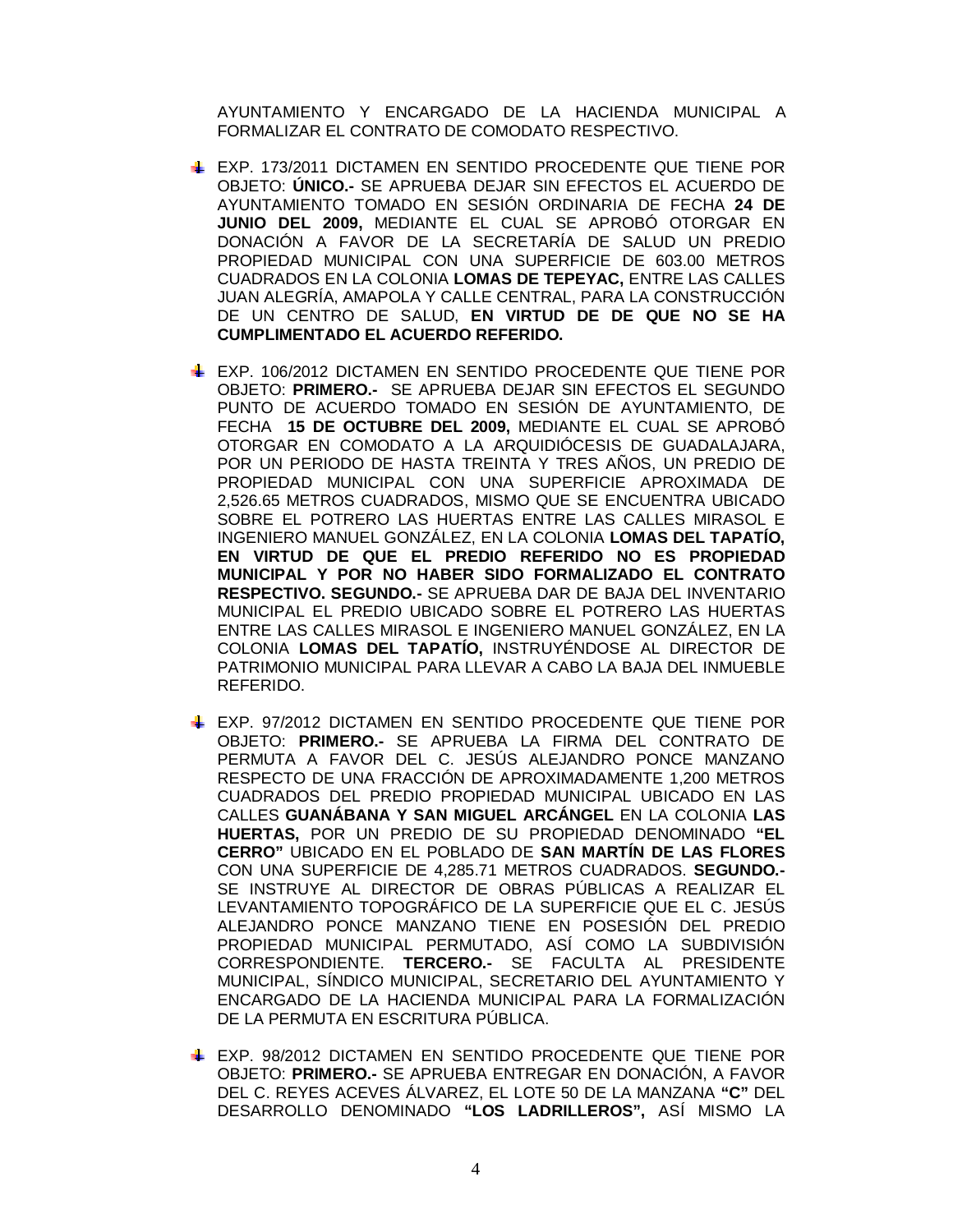DONACIÓN A FAVOR DEL AYUNTAMIENTO DE SAN PEDRO TLAQUEPAQUE, DE UN PREDIO PROPIEDAD DEL C. REYES ACEVES ÁLVAREZ UBICADO EN LAS CALLES AZALEA Y ARANZAZU DE LA **COLONIA EL ÓRGANO.** LO ANTERIOR POR ENCONTRARSE HABITANDO EN UNA ZONA DE RIESGO. **SEGUNDO.-** SE FACULTA AL PRESIDENTE MUNICIPAL, SÍNDICO MUNICIPAL, SECRETARIO DEL AYUNTAMIENTO Y ENCARGADO DE LA HACIENDA MUNICIPAL PARA LA FORMALIZACIÓN DE LA DONACIÓN EN ESCRITURA PÚBLICA. **TERCERO.-** SE APRUEBA QUE LOS GASTOS GENERADOS CON LA FORMALIZACIÓN DE LAS DONACIONES CORRAN A CARGO DE LOS DONATARIOS.

- EXP. 102/2012 DICTAMEN EN SENTIDO PROCEDENTE QUE TIENE POR OBJETO: **PRIMERO.-** SE APRUEBA DAR DE BAJA DEL INVENTARIO DEL PATRIMONIO MUNICIPAL LOS **57 EQUIPOS DE CÓMPUTO** QUE FUERON ENTREGADOS A LAS ESCUELAS DESCRITAS DENTRO DEL PRESENTE DICTAMEN. **SEGUNDO.-** SE FACULTA AL PRESIDENTE MUNICIPAL, SÍNDICO MUNICIPAL, SECRETARIO DEL AYUNTAMIENTO Y ENCARGADO DE LA HACIENDA MUNICIPAL PARA LA CELEBRACIÓN DE LOS CONTRATOS DE DONACIÓN RESPECTIVOS.
- EXP. 83/2012 DICTAMEN EN SENTIDO **IMPROCEDENTE** QUE TIENE POR OBJETO: SE DESECHA LA SOLICITUD DE LOS VECINOS DE LAS COLONIA **LOS CANTAROS,** RELATIVA A ENTREGAR EN COMODATO A LA ARQUIDIÓCESIS DE GUADALAJARA, UN PREDIO PROPIEDAD MUNICIPAL UBICADO EN LA CALLE CANTAROS A SU ESQUINA CON LA CALLE PEMEX DE LA MISMA COLONIA PARA LA CONSTRUCCIÓN DE UNA IGLESIA CATÓLICA **POR NO SER PROPIEDAD MUNICIPAL.**
- EXP. 84/2012 DICTAMEN EN SENTIDO PROCEDENTE QUE TIENE POR OBJETO: SE APRUEBA MODIFICAR EL ACUERDO DE AYUNTAMIENTO DE FECHA **26 DE JUNIO DEL AÑO 2008,** MEDIANTE EL CUAL SE AUTORIZO OTORGAR EN COMODATO A FAVOR DEL SISTEMA INTERMUNICIPAL DE AGUA POTABLE Y ALCANTARILLADO, HASTA POR 33 AÑOS, UN PREDIO PROPIEDAD MUNICIPAL, UBICADO EN EL FRACCIONAMIENTO PARQUES SANTA CRUZ DEL VALLE, EN LA CALLE SAN IGNACIO ESQUINA CON SAN BLAS, CON UNA SUPERFICIE APROXIMADA DE 3,552.00 M2, DE UN TOTAL DE 8,552.00. *PARA QUEDAR DE LA SIGUIENTE MANERA:* **PRIMERO.-** SE APRUEBA OTORGAR EN COMODATO A FAVOR DEL **SISTEMA INTERMUNICIPAL DE AGUA POTABLE Y ALCANTARILLADO**, HASTA POR 33 AÑOS UN PREDIO PROPIEDAD MUNICIPAL, UBICADO EN EL **FRACCIONAMIENTO PARQUES SANTA CRUZ DEL VALLE,** EN LA CALLE SAN IGNACIO ESQUINA CON SAN BLAS, CON UNA SUPERFICIE APROXIMADA DE 1,918.45 METROS CUADRADOS DE UN TOTAL DE 8,552 METROS CUADRADOS, DONDE YA SE ENCUENTRA CONSTRUIDA INFRAESTRUCTURA HIDRÁULICA. **SEGUNDO.-** SE FACULTA AL PRESIDENTE MUNICIPAL, SÍNDICO MUNICIPAL, SECRETARIO DEL AYUNTAMIENTO Y ENCARGADO DE LA HACIENDA MUNICIPAL A FORMALIZAR EL ADENDUM AL CONTRATO DE COMODATO DE FECHA 11 DE NOVIEMBRE DE 2008.
- EXP. 105/2012 DICTAMEN EN SENTIDO PROCEDENTE QUE TIENE POR OBJETO: SE APRUEBA MODIFICAR EL ACUERDO DE AYUNTAMIENTO DE FECHA **28 DE AGOSTO DEL AÑO 1980,** MEDIANTE EL CUAL SE AUTORIZA DONAR AL CAPFCE 2,000 M2 UBICADOS EN EL PREDIO RÚSTICO DENOMINADO EL PITAYO A INMEDIACIONES DE SAN MARTÍN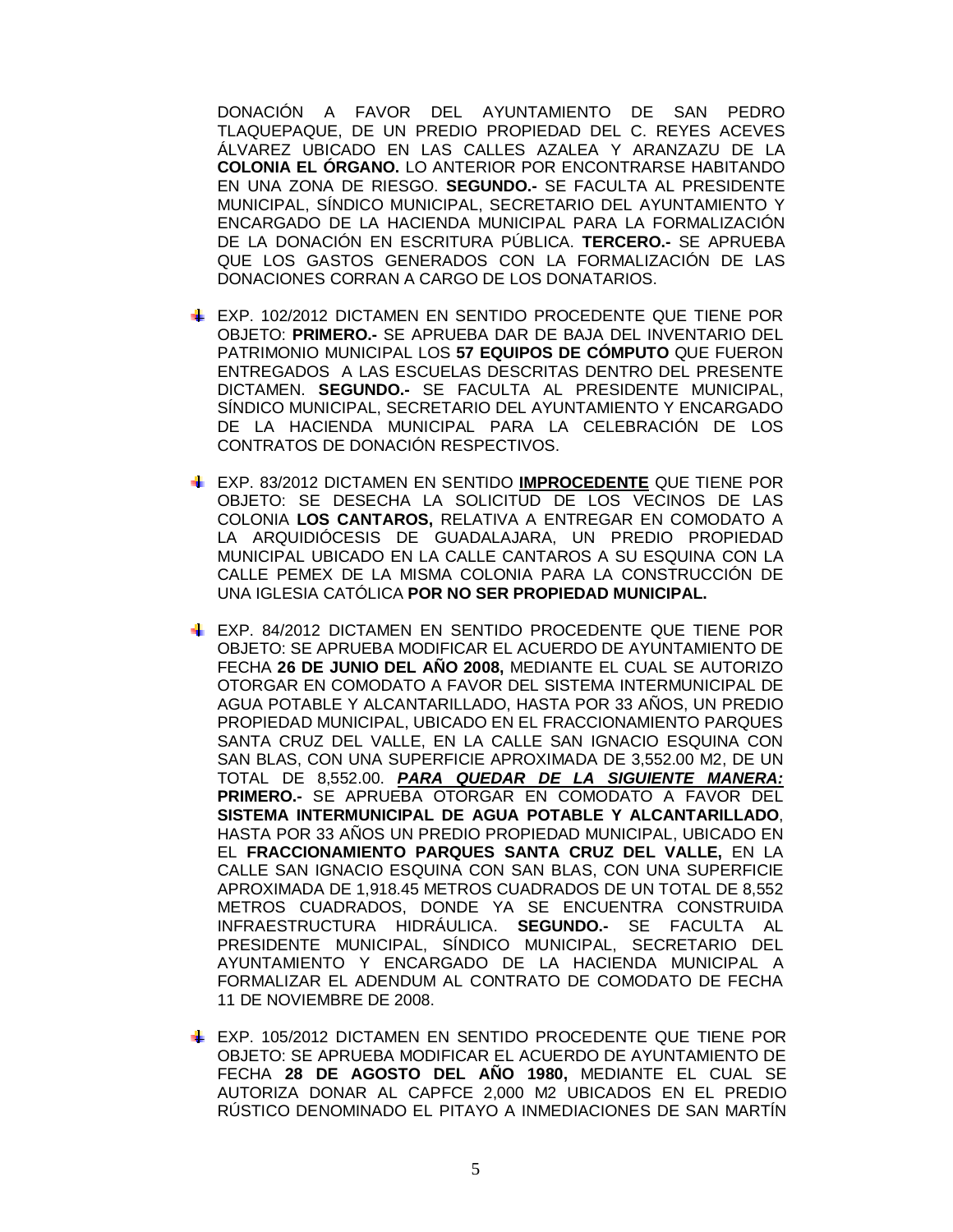DE LAS FLORES PARA CONSTRUIR UN JARDÍN DE NIÑOS. *PARA QUEDAR DE LA SIGUIENTE MANERA:* **PRIMERO.-** SE APRUEBA ENTREGAR EN COMODATO POR UN TÉRMINO DE 33 AÑOS, A FAVOR DEL GOBIERNO DEL ESTADO DE JALISCO A TRAVÉS DE LA SECRETARIA DE EDUCACIÓN JALISCO, UNA FRACCIÓN DE 2,000 METROS CUADRADOS, DEL PREDIO RUSTICO PROPIEDAD MUNICIPAL DENOMINADO **"EL PITAYO",** SITUADO A INMEDIACIONES DEL POBLADO DE **SAN MARTÍN DE LAS FLORES** EN DONDE SE ENCUENTRA EL JARDÍN DE NIÑOS Y LA ESCUELA PRIMARIA UBICADOS EN LA CONFLUENCIA DE LAS CALLES MATA REDONDA Y TEAPAN. **SEGUNDO.-** SE FACULTA AL PRESIDENTE MUNICIPAL, SÍNDICO MUNICIPAL, SECRETARIO GENERAL Y ENCARGADO DE LA HACIENDA MUNICIPAL A FORMALIZAR EL CONTRATO DE COMODATO RESPECTIVO.

- EXP. 107/2012 DICTAMEN EN SENTIDO PROCEDENTE QUE TIENE POR OBJETO: **PRIMERO.-** SE APRUEBA ENTREGAR EN COMODATO A LA **UNIÓN DE PROPIETARIOS DE CENTROS TURÍSTICOS DEL PARÍAN DE TLAQUEPAQUE,** LOS BAÑOS PÚBLICOS UBICADOS EN EL INTERIOR DEL PARÍAN, POR UN TERMINO DE 15 AÑOS, CONDICIONADO A QUE ÉSTOS SEAN DEBIDAMENTE REMODELADOS, Y QUE EL INGRESO QUE LA UNIÓN DE PROPIETARIOS DE CENTROS TURÍSTICOS DEL PARÍAN DE TLAQUEPAQUE OBTENGA POR EL USO DE LOS BAÑOS, SEA CONFORME A LA LEY DE INGRESOS DEL MUNICIPIO DE SAN PEDRO, TLAQUEPAQUE, JALISCO Y SE DESTINE PARA EL MANTENIMIENTO DE LOS MISMOS. **SEGUNDO.-** SE FACULTA AL PRESIDENTE MUNICIPAL, SINDICO MUNICIPAL, SECRETARIO DEL AYUNTAMIENTO Y ENCARGADO DE LA HACIENDA MUNICIPAL PARA LA FORMALIZACIÓN DEL CONTRATO RESPECTIVO.
- EXP. 81/2012 DICTAMEN EN SENTIDO PROCEDENTE QUE TIENE POR OBJETO: **PRIMERO.-** SE APRUEBA DEJAR SIN EFECTOS EL PUNTO SEGUNDO DEL ACUERDO DE FECHA **27 DE NOVIEMBRE DEL AÑO 1992**, MEDIANTE EL CUAL SE APROBÓ ENTREGAR EN COMODATO POR 33 AÑOS A LA JUNTA- PRO CONSTRUCCIÓN DEL TEMPLO DE **"EL SAUZ",** UN PREDIO CON LA SUPERFICIE DE 3,749.50 METROS CUADRADOS, EN VIRTUD DE NO SER PROPIEDAD MUNICIPAL AL REFERIDO PREDIO. **SEGUNDO.-** SE APRUEBA DAR DE BAJA DEL INVENTARIO DE BIENES INMUEBLES DE LA DIRECCIÓN DE PATRIMONIO MUNICIPAL EL PREDIO CON UNA SUPERFICIE APROXIMADA DE 4,596.17 METROS CUADRADOS, UBICADO EN EL SECTOR IV, **POR SER PROPIEDAD DEL MUNICIPIO DE GUADALAJARA. TERCERO.-** SE INSTRUYE AL DIRECTOR DE PATRIMONIO MUNICIPAL PARA LLEVAR A CABO LA BAJA DEL INVENTARIO EL INMUEBLE MATERIA DEL PRESENTE DICTAMEN.

#### **VII. ASUNTOS GENERALES.**

**PRIMERO.-** SE APRUEBE OTORGAR UN APOYO ECONÓMICO HASTA POR LA CANTIDAD DE \$80,000.00 (OCHENTA MIL PESOS 00/100 M.N.) A **PRECOVIBA A.C.,** INSTITUCIÓN DE ASISTENCIA SOCIAL PARA LA ATENCIÓN Y DESARROLLO DEL ADULTO MAYOR Y SUS FAMILIARES, PARA APOYO EN ASISTENCIA MÉDICA A LAS PERSONAS EN EXTREMA SITUACIÓN VULNERABLE DEL MUNICIPIO DE SAN PEDRO, TLAQUEPAQUE. **SEGUNDO.-** SE FACULTE AL ENCARGADO DE LA HACIENDA MUNICIPAL A EROGAR LA CANTIDAD DE \$80,000.00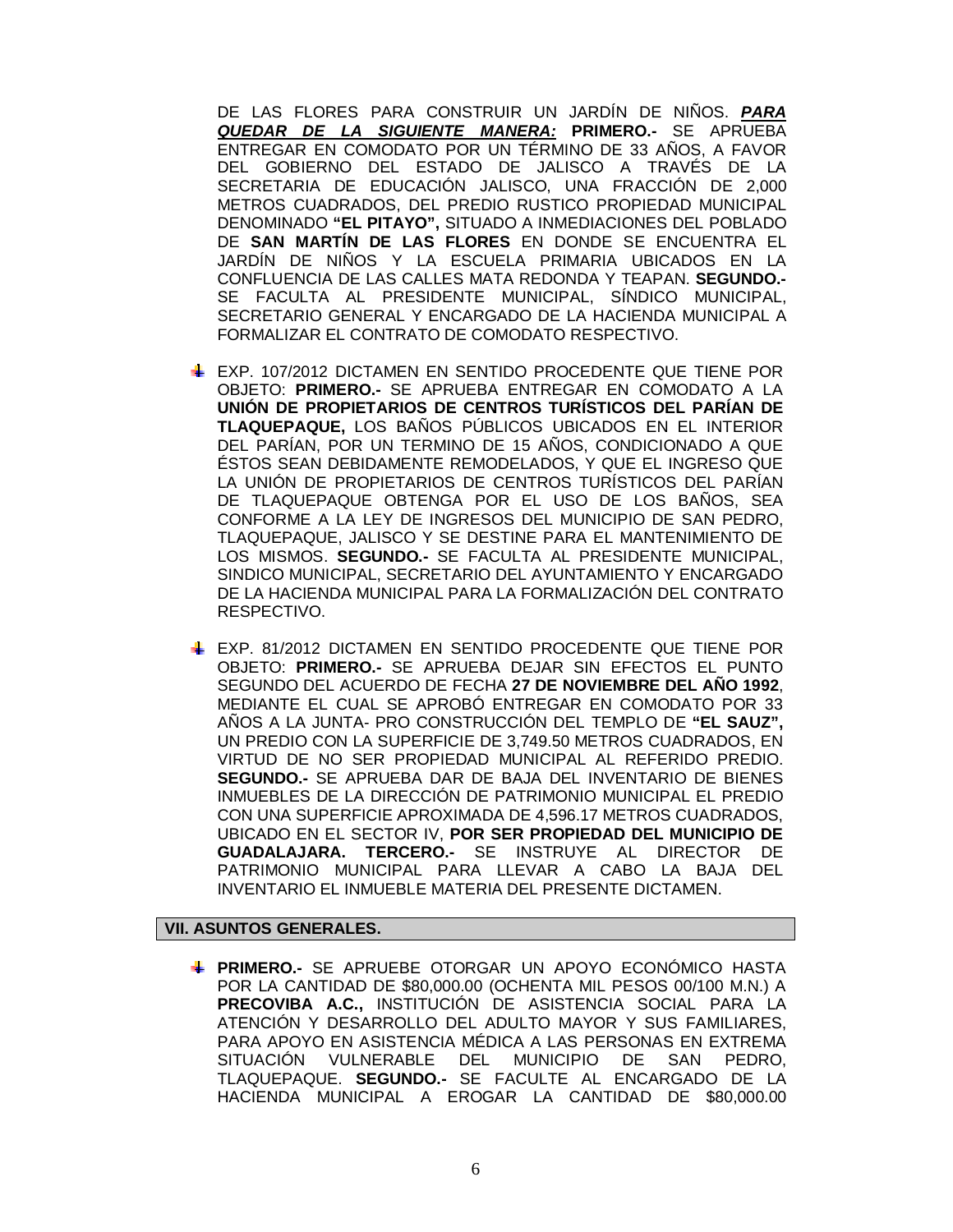(OCHENTA MIL PESOS 00/100 M.N.)., PARA DAR CUMPLIMIENTO AL PUNTO ANTERIORMENTE CITADO.

- **PRIMERO.-** SE AUTORICE LA REVISIÓN DE LOS ORDENAMIENTOS MUNICIPALES QUE SE ENCUENTRAN VIGENTES A FIN DE QUE SE ADECUE EL CAMBIO DE NOMBRE DE TLAQUEPAQUE, POR EL NOMBRE OFICIAL DEL **MUNICIPIO DE SAN PEDRO, TLAQUEPAQUE. SEGUNDO.-** SE ORDENE SU PUBLICACIÓN EN LA GACETA MUNICIPAL A FIN DE QUE SURTA LOS EFECTOS LEGALES CORRESPONDIENTES.
- **PRIMERO**.- SE APRUEBE LA FIRMA DEL CONTRATO DE COMODATO POR TIEMPO INDEFINIDO DE 94 BIENES MUEBLES, INCLUYENDO DOS VEHÍCULOS CON NÚMEROS ECONÓMICOS 966 Y 612, YA ENTREGADOS POR ESTE AYUNTAMIENTO DE SAN PEDRO TLAQUEPAQUE A FAVOR DEL **CONSEJO MUNICIPAL CONTRA LAS ADICCIONES. SEGUNDO.-** SE FACULTE AL PRESIDENTE MUNICIPAL, AL SINDICO MUNICIPAL, SECRETARIO DEL AYUNTAMIENTO Y AL ENCARGADO DE LA HACIENDA MUNICIPAL PARA FORMALIZAR EL CONTRATO RESPECTIVO. **TERCERO.-** SE APRUEBE LA DESINCORPORACIÓN DE LOS BIENES MUEBLES DEL INVENTARIO DESCRITO EN EL CUERPO DEL PRESENTE DICTAMEN.
- SE APRUEBA LA MODIFICACIÓN DEL ACUERDO DE FECHA 29 DE MARZO DE 2012 RESPECTO DE LA ENTREGA EN COMODATO A LA ASOCIACIÓN VECINAL DE PARQUES DEL BOSQUE DE UN ÁREA PROPIEDAD MUNICIPAL CON UNA SUPERFICIE DE 6,807.32 METROS CUADRADOS, UBICADO EN LA AVENIDA PRIMAVERA EN EL FRACCIONAMIENTO PARQUES DEL BOSQUE, *PARA QUEDAR COMO SIGUE:* **PRIMERO.-** SE APRUEBA ENTREGAR EN COMODATO A LA ASOCIACIÓN VECINAL DE **PARQUES DEL BOSQUE**, POR UN TÉRMINO DE 10 AÑOS, EL PREDIO PROPIEDAD MUNICIPAL DENOMINADO EI 02 CON UNA SUPERFICIE REAL DE 6,581.87 METROS CUADRADOS, UBICADO EN LA AVENIDA PRIMAVERA EN EL FRACCIONAMIENTO PARQUES DEL BOSQUE, INMUEBLE QUE CUENTA CON LAS SIGUIENTES MEDIDAS Y LINDEROS: **AL NORTE:** EN 53.29 METROS LINEALES CON LA AVENIDA PRIMAVERA QUEBRANDO AL SUR EN 42.85 METROS LINEALES CON PROPIEDAD MUNICIPAL, SIGUIENDO AL ESTE EN 23.06 CON PROPIEDAD MUNICIPAL, BAJANDO AL SUR NUEVAMENTE EN DOS TRAMOS DE 15.65 Y 23.61 METROS LINEALES RESPECTIVAMENTE CON PROPIEDAD PARTICULAR. **AL SUR:** EN 91.28 METROS LINEALES CON PROPIEDAD PARTICULAR QUEBRANDO HACIA EL NORTE EN 16.01, 9.32, 36.31, 39.02 CERRANDO EN LA MEDIDA INICIAL. **SEGUNDO.-** EL INMUEBLE ANTES DESCRITO SE ENTREGA EN COMODATO CON LA FINALIDAD DE CONSTRUIR UN CENTRO CULTURAL Y CONDICIONÁNDOSE A QUE SE GARANTICE EN TODO MOMENTO EL LIBRE ACCESO A LAS INSTALACIONES DEL CENTRO CULTURAL Y EL LIBRE ACCESO POR LAS VIALIDADES. POR LO QUE DE NO CUMPLIRSE CON ESTA CONDICIÓN, EN CUALQUIER MOMENTO PODRÁ REVOCARSE EL COMODATO QUE SE APRUEBA. **TERCERO.-** SE AUTORIZA AL PRESIDENTE MUNICIPAL, SECRETARIO DEL AYUNTAMIENTO, SÍNDICO MUNICIPAL Y ENCARGADO DE LA HACIENDA MUNICIPAL, A FORMALIZAR EL CONTRATO DE COMODATO RESPECTIVO.
- **PRIMERO.-** SE AUTORIZAN LAS MODIFICACIONES AL **PROGRAMA OPERATIVO ANUAL 2012,** PARA QUEDAR TAL COMO SE DESCRIBEN EN LOS ANEXOS I, II y III, DE LA PRESENTE INICIATIVA. **SEGUNDO.-** SE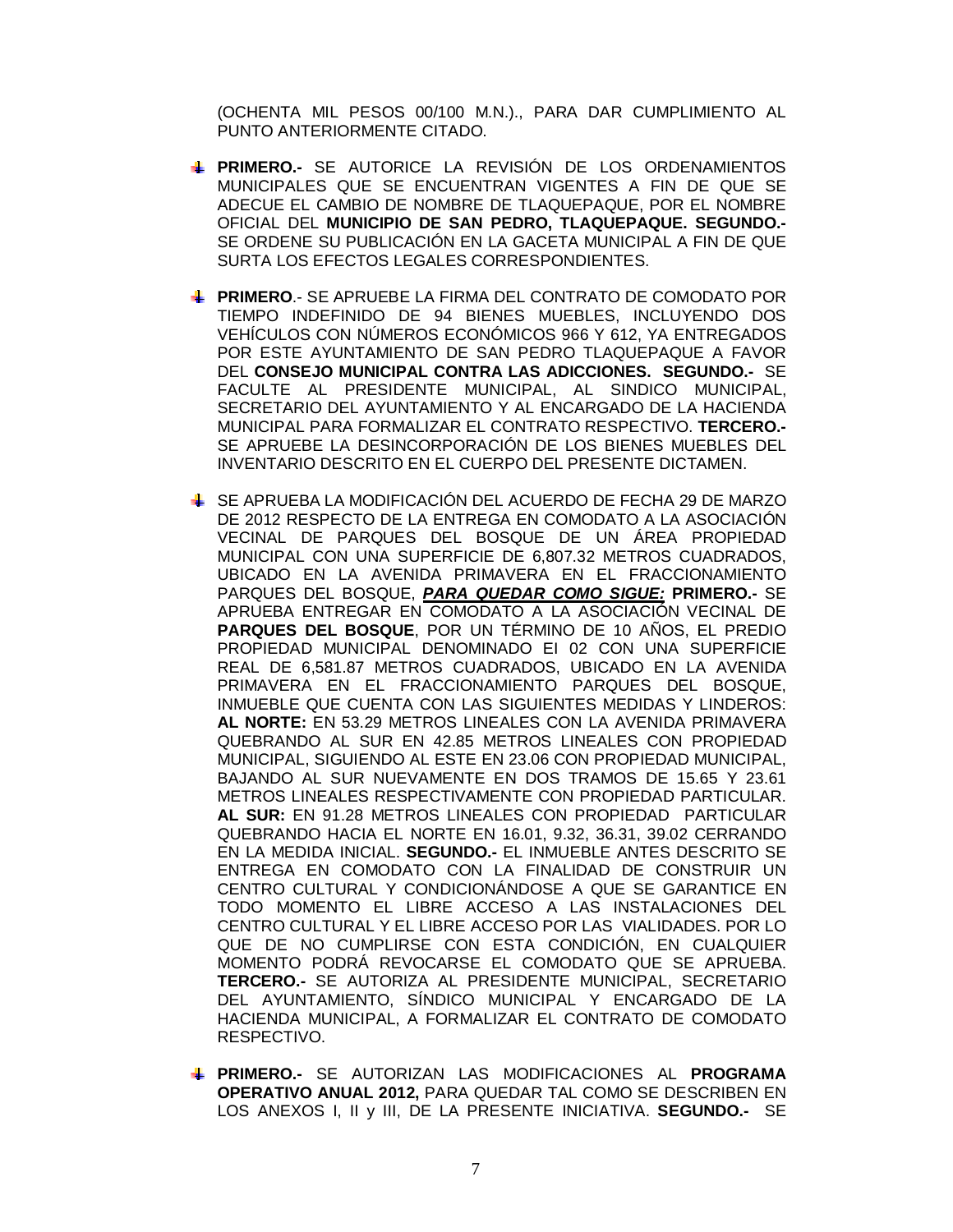AUTORIZA AL PRESIDENTE MUNICIPAL, SECRETARIO DEL AYUNTAMIENTO, SÍNDICO MUNICIPAL Y ENCARGADO DE LA HACIENDA MUNICIPAL, PARA CELEBRAR LOS INSTRUMENTOS LEGALES QUE SE REQUIERAN, A FIN DE CUMPLIR CON LA OPERATIVIDAD EN TIEMPO Y FORMA DEL PROGRAMA OPERATIVO ANUAL 2012, ACORDE A LOS TECHOS FINANCIEROS Y PARTIDAS PRESUPUESTALES ASIGNADOS DENTRO DE LOS ANEXOS I, II Y III, DE LA PRESENTE INICIATIVA. **TERCERO.-** SE AUTORIZA AL SECRETARIO DEL AYUNTAMIENTO PARA QUE CONFORME A LO ESTIPULADO EN LA LEY DE HACIENDA MUNICIPAL, COMUNIQUE AL CONGRESO DEL ESTADO DE JALISCO, LA APROBACIÓN DE LAS MODIFICACIONES AL PROGRAMA OPERATIVO ANUAL 2012, TAL COMO SE DESCRIBEN EN LOS ANEXOS I, II Y III, DE LA PRESENTE INICIATIVA.

- SE FACULTE AL PRESIDENTE MUNICIPAL, SINDICO MUNICIPAL Y SECRETARIO DEL AYUNTAMIENTO, PARA LA CELEBRACIÓN Y FIRMA DE UN CONVENIO CON FERROCARRILES MEXICANOS S.A. DE C.V. A EFECTO DE QUE LE SEA PERMITIDO AL AYUNTAMIENTO DE SAN PEDRO, TLAQUEPAQUE, JALISCO EL ACCESO NECESARIO AL DERECHO DE VÍA RESPECTO DE LA VÍA DE COMUNICACIÓN FERROVIARIA DENOMINADA PACÍFICO- NORTE, PARA LA EJECUCIÓN DE LA OBRA DENOMINADA **"CRUZAMIENTO SUBTERRÁNEO CON UNA TUBERÍA DE ACERO QUE SERVIRÁ COMO FUNDA PROTECTORA CONDUCTORA PARA UN TUBO DE AGUAS NEGRAS".**
- **PRIMERO.-** SE APRUEBE LA EXENCIÓN DEL PAGO DEL 100%, DEL IMPUESTO SOBRE TRANSMISIONES PATRIMONIALES QUE SE GENEREN CON LAS DONACIONES DE LOS 136 LOTES DEL DESARROLLO DENOMINADO **"LOS LADRILLEROS",** EFECTUADAS POR EL AYUNTAMIENTO DE SAN PEDRO, TLAQUEPAQUE, A FAVOR DE LOS BENEFICIARIOS APROBADOS EN SESIÓN DE AYUNTAMIENTO DE FECHA 09 DE FEBRERO DE 2012. **SEGUNDO.-** SE INSTRUYE AL ENCARGADO DE LA HACIENDA MUNICIPAL Y AL DIRECTOR DE CATASTRO MUNICIPAL PARA DAR CUMPLIMIENTO AL PRESENTE ACUERDO.
- SE AUTORICE AL ENCARGADO DE LA HACIENDA MUNICIPAL A EROGAR LA CANTIDAD DE HASTA \$800,000.00 (OCHOCIENTOS MIL PESOS 00/100 M.N.) PARA LA REALIZACIÓN DE LAS FIESTAS PATRIAS 2012. SE AUTORICE NOMBRAR AL **C. CÉSAR ARTURO REYNOSO MERCADO, JEFE DEL DEPARTAMENTOS DE SERVICIOS ESPECIALES, AUDIO Y RÓTULOS**, COMO COORDINADOR DE LAS FIESTAS PATRIAS 2012.
- **SE APRUEBA LA MODIFICACIÓN AL ACUERDO DE AYUNTAMIENTO DE FECHA 06 JUNIO 2012,** EN EL CUAL SE APRUEBA ENTREGAR EN COMODATO POR UN TÉRMINO DE 10 AÑOS, A FAVOR DEL CONSEJO DE ADMINISTRACIÓN DEL CONDOMINIO 3 TRES, MANZANA II DEL **FRACCIONAMIENTO MIRADOR DEL TESORO,** EL ÁREA DE DONACIÓN MUNICIPAL, UBICADA FRENTE AL LOTE NUMERO 13 TRECE Y PROLONGACIÓN DE LA CALLE ISLA MEZCALA, CON UNA SUPERFICIE APROXIMADA DE 576 QUINIENTOS SETENTA Y SEIS METROS CUADRADOS. **PARA QUEDAR COMO SIGUE:** SE APRUEBA ENTREGAR EN COMODATO POR UN TÉRMINO DE 10 AÑOS, A FAVOR DEL CONSEJO DE ADMINISTRACIÓN DEL CONDOMINIO 3 TRES, MANZANA II DEL **FRACCIONAMIENTO MIRADOR DEL TESORO,** EL ÁREA DE DONACIÓN MUNICIPAL, UBICADA FRENTE AL LOTE NÚMERO 13, Y PROLONGACIÓN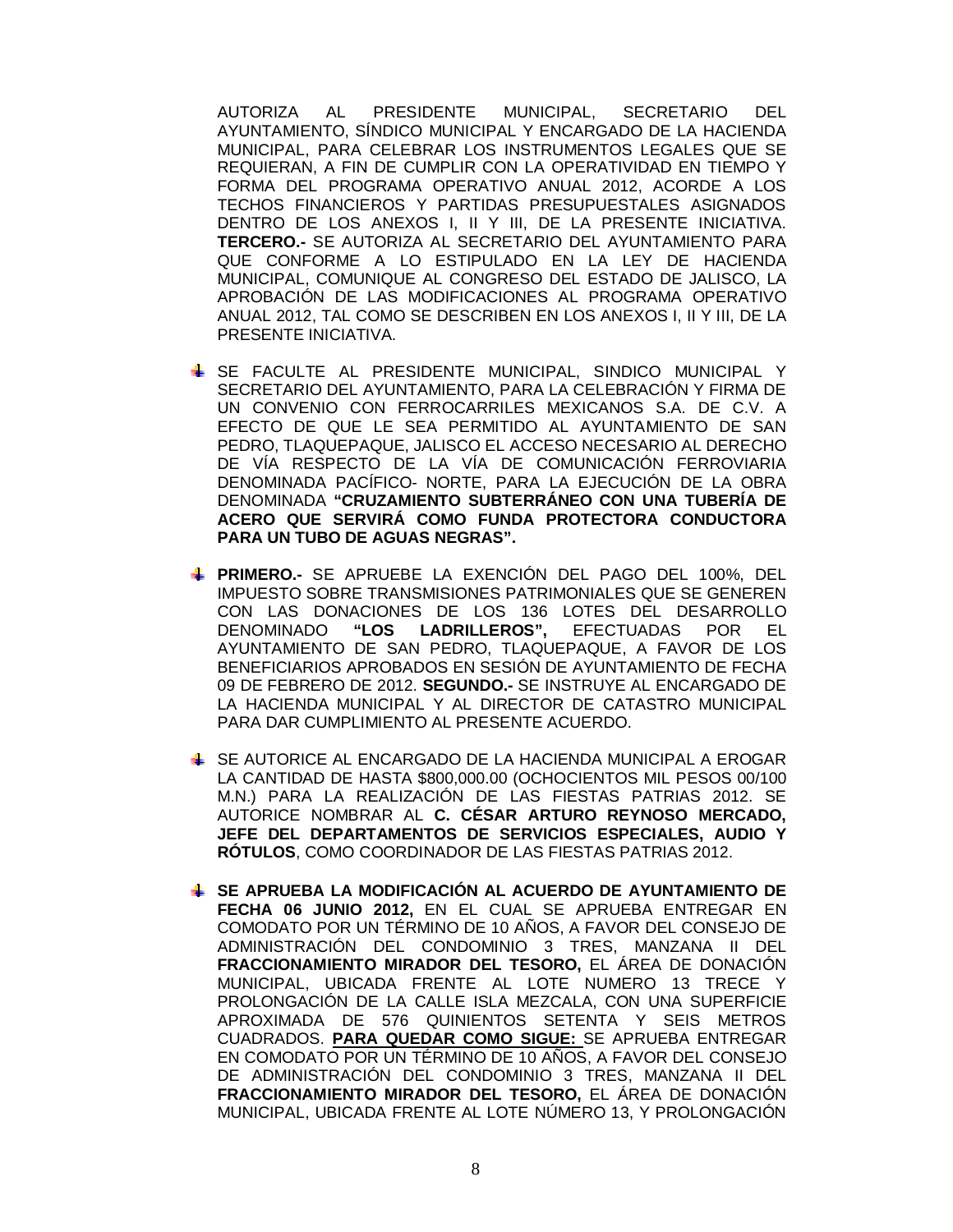DE LA CALLE ISLA MEZCALA, CON UNA SUPERFICIE APROXIMADA DE 233.81 METROS CUADRADOS. SE INSTRUYE A LA DIRECCIÓN DE OBRAS PUBLICAS PARA QUE LLEVE A CABO LA DELIMITACIÓN DEL PREDIO A COMODATAR.

- SE APRUEBA LA MODIFICACIÓN AL ACUERDO DE AYUNTAMIENTO DE FECHA 06 DE JUNIO DEL PRESENTE AÑO. RELATIVO A LA PERMUTA DEL COSTO DE LAS OBRAS COMPLEMENTARIAS RELATIVAS A LA PAVIMENTACIÓN DE LA AV. CONSTITUCIÓN DE 1917 *PARA QUEDAR COMO SIGUE:* **ÚNICO.-** SE APRUEBA LA PERMUTA DEL COSTO DE LAS OBRAS COMPLEMENTARIAS RELATIVAS A LA PAVIMENTACIÓN DE LA AV. CONSTITUCIÓN DE 1917 EN CONCRETO HIDRÁULICO *MR-45 DE 24 CMS DE ESPESOR*, EN SU TRAMO COMPRENDIDO ENTRE LAS CALLES NÍSPERO Y CEREZA CON UNA SUPERFICIE DE 19,790.20 M², INCLUYENDO BANQUETAS EN CONCRETO HIDRÁULICO *DE F´c=200kg/CM² DE 8 CM. DE ESPESOR*, GUARNICIONES DE CONCRETO HIDRÁULICO TIPO PECHO DE PALOMA *DE SECCIÓN 50X25X15 CMS DE F'C=200Kg/CM²,*, GUARNICIONES DE CONCRETO HIDRÁULICO TIPO "L" *DE SECCIÓN 50X30X15 CMS DE F'C=200Kg/CMS²,*, 20 RAMPAS PARA PERSONAS CON CAPACIDADES DIFERENTES EN CONCRETO HIDRÁULICO CON TEXTURA ANTIDERRAPANTE *F´C=200KGS/CM²,*, BALIZAMIENTO, ASÍ COMO LAS OBRAS DE INFRAESTRUCTURA DE DRENAJE PLUVIAL, OBRAS COMPLEMENTARIAS AL DESARROLLO HABITACIONAL DENOMINADO **"PORTAL DEL VALLE"**, HASTA POR UN MONTO DE \$1'771,792.55 (UN MILLÓN SETECIENTOS SETENTA Y UN MIL SETECIENTOS NOVENTA Y DOS PESOS 55/100 M. N.). A CUENTA DE IMPUESTOS, APROVECHAMIENTOS Y/O DERECHOS, A FAVOR DE **GIG DESARROLLOS INMOBILIARIOS S.A. DE C.V.,** PROPIETARIO DEL PREDIO, Y/O QUIEN ESTE DESIGNE.
- SE APRUEBE LA REFORMA A LA CONSTITUCIÓN POLÍTICA DEL ESTADO DE JALISCO EN SU **ARTÍCULO 97 FRACCIÓN I,** MEDIANTE DECRETO 24016 EMITIDO POR EL CONGRESO DEL ESTADO DE JALISCO. LO ANTERIOR PARA HACER SUJETOS DE JUICIO POLÍTICO A LOS MAGISTRADOS DEL TRIBUNAL DE ESCALAFÓN Y ARBITRAJE.
- **PRIMERO.-** SE AUTORICE AL PRESIDENTE MUNICIPAL, SECRETARIO DEL AYUNTAMIENTO, SÍNDICO MUNICIPAL Y ENCARGADO DE LA HACIENDA MUNICIPAL PARA LA FIRMA DE LA RENOVACIÓN DE LOS 15 CONTRATOS DE ARRENDAMIENTO DE LAS FAMILIAS REUBICADAS DE MANERA TEMPORAL DE **"EL BARRANCON"**, QUE SE ENCONTRABAN EN UN PREDIO EN RIESGO DE INUNDACIÓN. **SEGUNDO.-** SE APRUEBA EL PAGO DE RENTAS DE LAS 15 VIVIENDAS ARRENDADAS A LOS REUBICADOS DE **"EL BARRANCON"** HASTA POR UN MES MAS, CORRESPONDIENTE AL PERIODO DEL 01 AL 31 DE JULIO DEL 2012, HASTA POR LA CANTIDAD DE \$18,400.00. (DIEZ Y OCHO MIL CUATROCIENTOS PESOS 00/100 M.N.). **TERCERO.-** SE AUTORICE AL ENCARGADO DE LA HACIENDA MUNICIPAL, PARA QUE EROGUE LA CANTIDAD DE HASTA \$18,400.00. (DIEZ Y OCHO MIL CUATROCIENTOS PESOS 00/100 M.N.). PARA DAR CABAL CUMPLIMIENTO AL PRESENTE ACUERDO.
- **PRIMERO.-** SE APRUEBA MODIFICAR EL ACUERDO DE FECHA 14 DICIEMBRE 2011, MEDIANTE EL CUAL SE APRUEBA LA FIRMA DE UN CONTRATO DE COMODATO POR TIEMPO INDEFINIDO A FAVOR DEL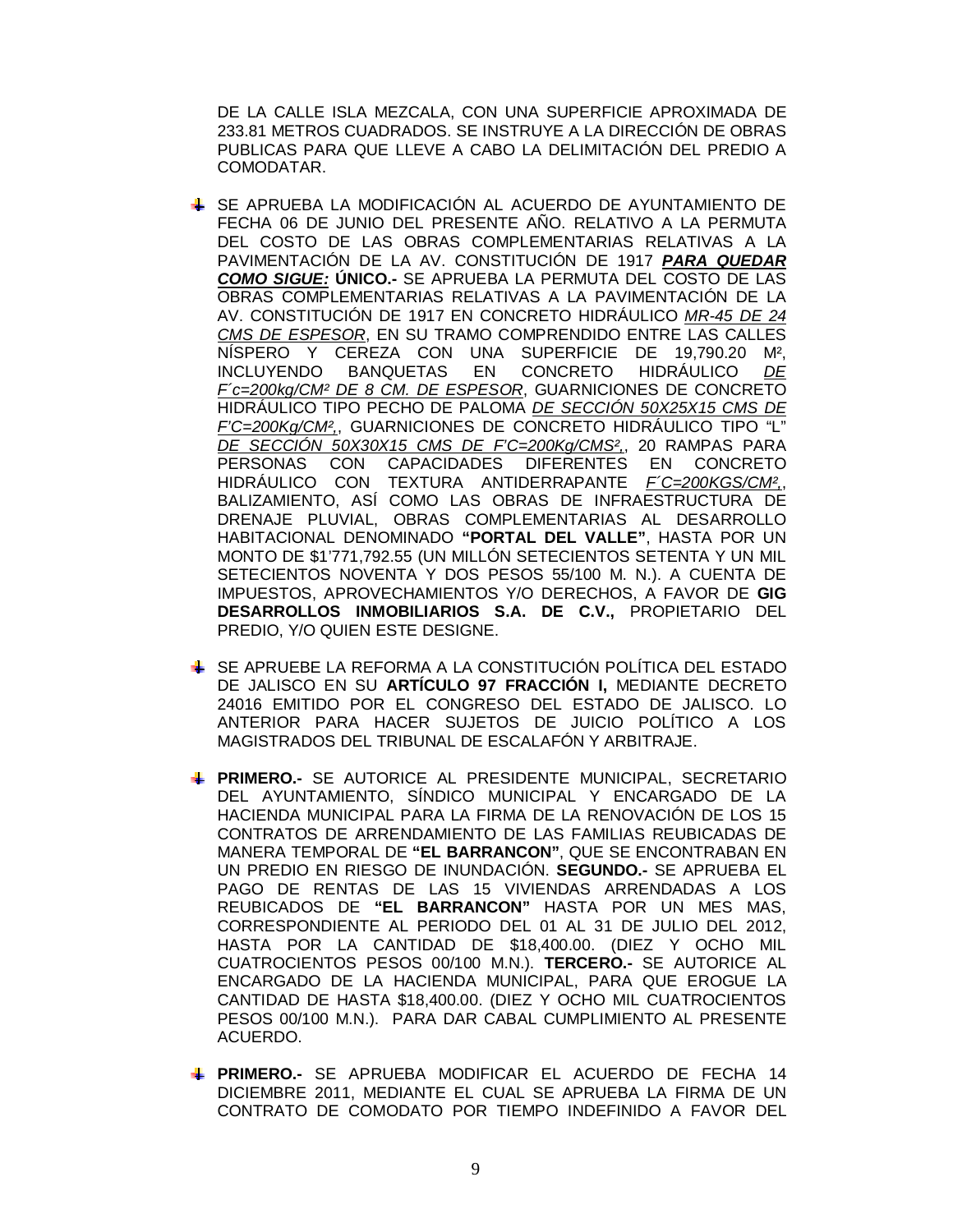**INSTITUTO MUNICIPAL DE LAS MUJERES EN TLAQUEPAQUE. SEGUNDO.-** SE APRUEBA LA FIRMA DEL ADENDUM AL CONTRATO DE COMODATO POR TIEMPO INDEFINIDO A FAVOR DEL **INSTITUTO MUNICIPAL DE LAS MUJERES EN TLAQUEPAQUE,** DE MOBILIARIO QUE ESTE AYUNTAMIENTO ENTREGO DESDE EL DÍA 20 DE JUNIO DE 2011, EN EL CUAL DEBERÁN SER INCLUIDOS LOS SIGUIENTES BIENES MUEBLES: -REGULADOR CON NÚMERO 16648035517, SILLA SECRETARIAL COLOR NEGRO, TELÉFONO CON NÚMERO 80435564.

- SE AUTORIZA AL ENCARGADO DE LA HACIENDA MUNICIPAL A EROGAR LA CANTIDAD DE \$497,434.68 (CUATROCIENTOS NOVENTA Y SIETE MIL CUATROCIENTOS TREINTA Y CUATRO PESOS 68/100), PARA LA COMPRA DE 300 BATERÍAS MOTOROLA, CON CARGO AL RECURSO DEL SUBSEMUN 2012, PARA SER ENTREGADAS A LA **COMISARÍA GENERAL PREVENTIVA DEL MUNICIPIO DE SAN PEDRO, TLAQUEPAQUE.**
- SE MODIFICA EL ACUERDO DE AYUNTAMIENTO DE FECHA 06 DE JUNIO 2012, EN SU SEGUNDO PÁRRAFO, MEDIANTE EL CUAL SE APRUEBA LA PERMUTA DEL COSTO DE LAS OBRAS COMPLEMENTARIAS RELATIVAS A LA PAVIMENTACIÓN CON ASFALTO EN EL DESARROLLO HABITACIONAL DENOMINADO **"PUERTA DEL PRADO".** *PARA QUEDAR COMO SIGUE:* **SEGUNDO.-** SE APRUEBA LA PERMUTA DEL COSTO DE LAS OBRAS COMPLEMENTARIAS RELATIVAS A LA PAVIMENTACIÓN CON ASFALTO DE LA CALLE RIVERA EN EL TRAMO COMPRENDIDO ENTRE LA CALLE NUEVA GALICIA Y LA CALLE GRÚA *CON CARPETA DE 7 CMS E.P.C. DE CONCRETO ASFALTICO CON AC-20 QUE CUMPLA CON LA NORMA AASHTO MPI-97 PG 76-22 CON MEZCLA FINA COMPACTADA A 95% P.V.M.S., CUYA MEZCLA CUMPLA ESPECIFICACION ASTM D-3515- 89*, CON UNA SUPERFICIE DE 1,493 M², COMO OBRAS COMPLEMENTARIAS AL DESARROLLO HABITACIONAL DENOMINADO **"PUERTA DEL PRADO",** DE CONFORMIDAD CON LO ESTABLECIDO EN EL ARTICULO 220 DEL CÓDIGO URBANO DEL ESTADO DE JALISCO HASTA POR UN MONTO DE \$407,032.25 (CUATROCIENTOS SIETE MIL TREINTA Y DOS PESOS 25/100 M. N.), **A CUENTA DE IMPUESTOS, APROVECHAMIENTOS Y/O DERECHOS.**
- **PRIMERO.-** SE APRUEBA MODIFICAR EL REGLAMENTO INTERIOR DE LA POLICÍA PREVENTIVA MUNICIPAL DE TLAQUEPAQUE, JALISCO. **SEGUNDO:** SE DEROGA LA FRACCIÓN D), DEL ARTÍCULO 103 DEL REGLAMENTO INTERIOR DEL AYUNTAMIENTO Y DE LA ADMINISTRACIÓN PÚBLICA DEL MUNICIPIO DE TLAQUEPAQUE. TERCERO: SE MODIFIQUE LA FRACCIÓN H) DEL ARTÍCULO 114 DEL REGLAMENTO INTERIOR DEL AYUNTAMIENTO Y DE LA ADMINISTRACIÓN PÚBLICA DEL MUNICIPIO DE TLAQUEPAQUE, PARA QUEDAR COMO SIGUE: ARTÍCULO 114.- H) COMISARÍA DE SEGURIDAD PUBLICA; Y CUARTO: SE MODIFIQUE EL CAPITULO XV DEL REGLAMENTO INTERIOR DEL AYUNTAMIENTO Y DE LA ADMINISTRACIÓN PÚBLICA DEL MUNICIPIO DE TLAQUEPAQUE., DONDE APAREZCA LA DENOMINACIÓN DE DIRECCIÓN GENERAL DE SEGURIDAD PUBLICA, POR EL DE COMISARÍA DE SEGURIDAD PÚBLICA. QUINTO: SE REFORME EL ARTÍCULO 133 DEL REGLAMENTO INTERIOR DEL AYUNTAMIENTO Y DE LA ADMINISTRACIÓN PÚBLICA DEL MUNICIPIO DE TLAQUEPAQUE., PARA QUEDAR COMO SIGUE; ARTÍCULO 133.- LA COMISARÍA DE SEGURIDAD PÚBLICA SE REGIRÁ POR EL REGLAMENTO INTERIOR DE LA POLICÍA PREVENTIVA, Y TENDRÁ A SU